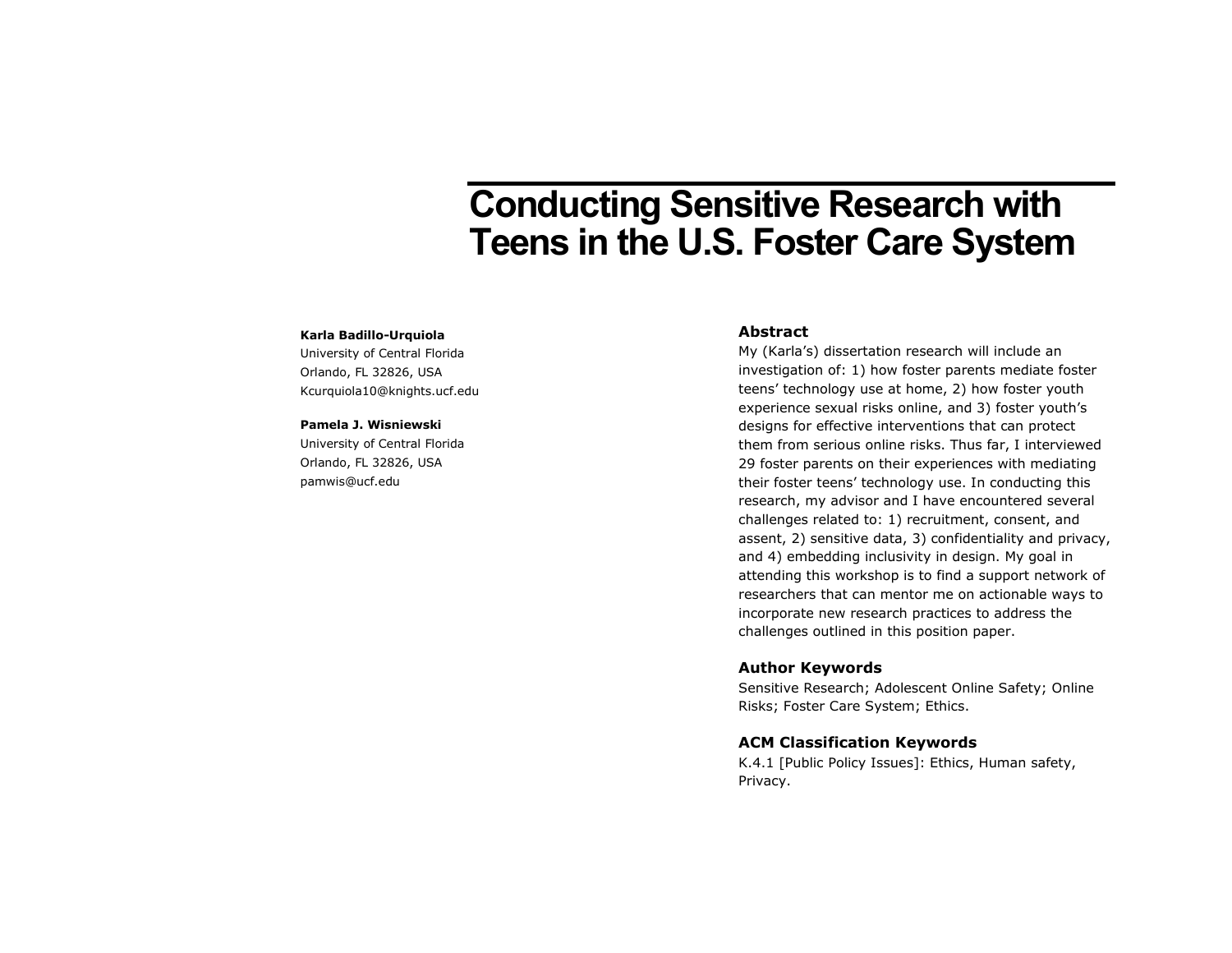### **Introduction**

While there are several different meanings for "sensitive research," we define the term using Lee's [7:4] definition: "research which potentially poses a substantial threat to those who are or have been involved in it." This definition highlights the idea that all stakeholders (e.g., participants and researchers) related to the research are susceptible to potential harms. In my (Karla's) current research about youth in the foster care system  $[1,2,3,4]$ , many of these teens have "mixed maturity" levels, where they are sexually mature but emotionally stunted, leading to extreme attention-seeking behaviors that put them at higher levels of online risk. As a researcher, working with this highly vulnerable population may involve collecting extremely sensitive data (e.g., sexually explicit material, drug use, criminal behavior). Handling these data can be difficult, especially if the content violates the teen's rights or my personal values. My goal in attending this workshop is to critically engage with a community of researchers who are more experienced (than I am) in conducting sensitive research and could provide me guidance in dealing with the challenges I have outlined in this position paper. I am interested in learning about best practices that I can apply in my own research as well as making strong connections with other researchers of sensitive domains. By attending this workshop, I hope to gain the following:

- A support network of researchers with whom I can share my experiences and build a collaborative relationship.
- Actionable ways to incorporate new research practices that can meaningfully address the research challenges presented below.

## **Experience Conducting Sensitive Research**

Foster teens are some of the most vulnerable youth to serious risks, such as sex trafficking. However, very little research has studied how the internet plays a role in these risks, nor how we can develop effective interventions to empower foster youth against becoming victims of online risks. For my dissertation research, I will investigate: 1) how foster parents mediate foster teens' technology use at home, 2) how foster youth experience sexual risks online, and 3) foster youth's designs for effective interventions that can protect them from serious online risks. I recently conducted a study with 29 foster parents to understand their experiences with mediating their foster teens' technology use at home. I found that foster parents felt a great tension between providing these teens with a sense of normalcy (i.e., giving more technology access) and trying to keep them safe, as foster youth experience very high risks online. My findings confirmed that online safety is a great challenge within foster families. It also highlights the need for more research with foster youth, as they have unique sets of characteristics and challenges that create substantial nuance and require a deeper understanding beyond that of the general population. In conducting this research, I was exposed to several sensitive topics and unexpected situations that I never experienced before. For example, foster parents shared stories about extremely sexual online risks their teens faced: "*First things she did was post naked pictures of herself! She was 14, and she had posted some very, some nude pictures of herself that, you know, it was pornography."* In addition, in one of my interviews a foster parent began crying uncontrollably, because she felt strongly about the topic and it was difficult for her to share. In both situations there is emotionally sensitive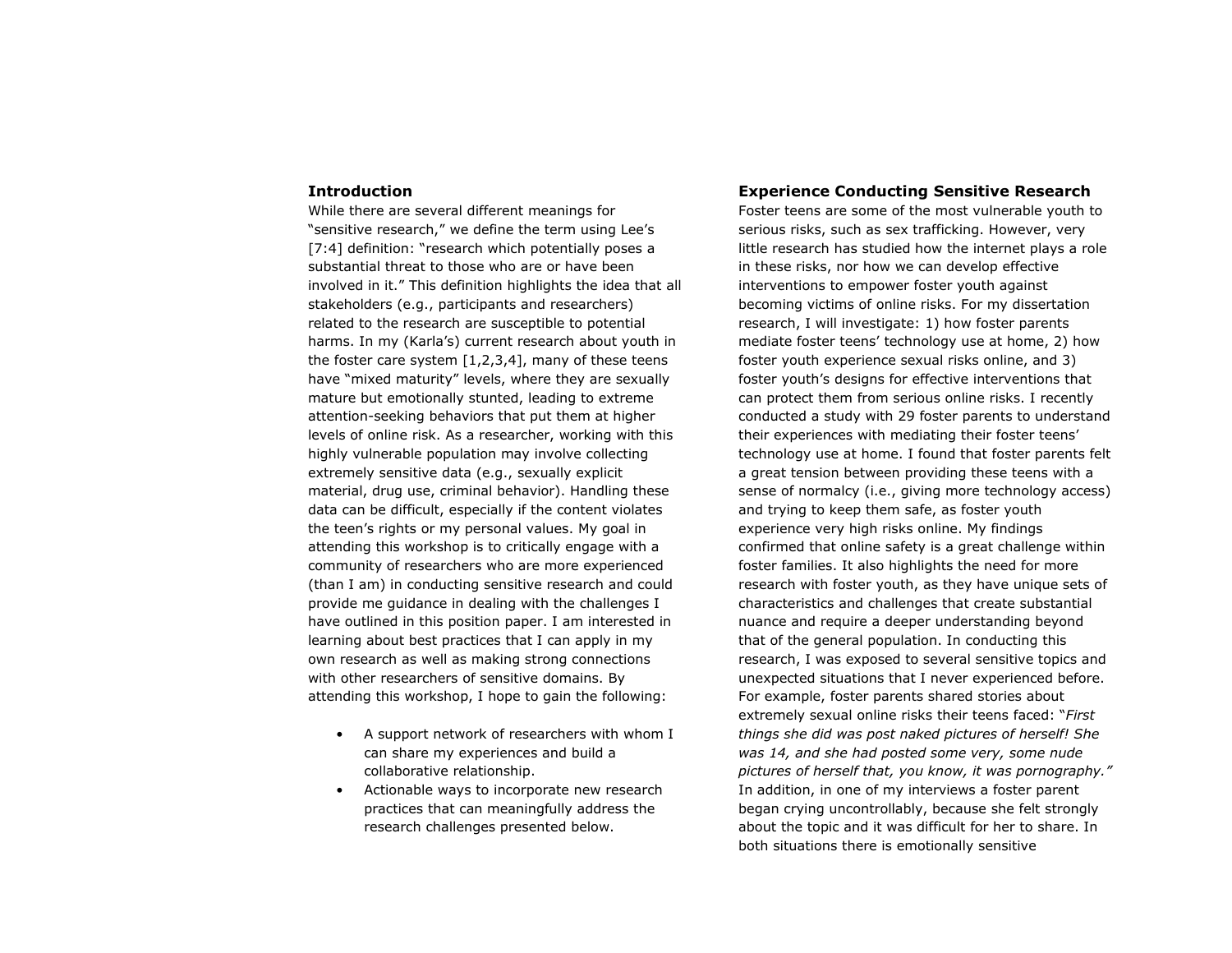information that is being shared. As the researcher, I would like to ensure that my practices result in positive outcomes, not just for myself, but for my participant as well.

Other experiences with sensitive research include visiting the University of Maryland, College Park. My advisor and I teamed up with the members of Kidsteam on a project about stranger danger. We were interested in understanding children's perspectives of online stranger danger and their ideas on designing social media features for combating online stranger danger. From our sessions, we gathered that children understood the severity of stranger danger situations and in most cases wanted help resolving the issues themselves instead of relying on their parents.

## **My Research Challenges**

My research presents several unique challenges that make it increasingly difficult to engage with my intended population. While we have been able to gain access to foster parents of teens within the state of Florida (where the research is being conducted), we have encountered several barriers gaining direct access to foster youth. This section outlines some of the challenges we have encountered during the research process that I plan to discuss during the workshop.

**Recruitment, Consent, and Assent:** According to FDA regulation 21 CFR 50.3(q), a ward, by definition, is "a child who is placed in the legal custody of the State or other agency, institution, or entity, consistent with applicable Federal, State, or local law." Federal, state, and local laws govern the participation of wards in research. Because foster youth are often considered wards of the state, the IRB consent and assent process

becomes complex. To our knowledge, in the state of Florida, no clear guidelines exist regarding consent and assent for youth in out-of-home placement to participate in behavioral research. There are regulations in place that require parental (i.e., biological parent) consent for the adolescent to participate [6]. However, obtaining consent from a teen's biological parent can prove difficult, if not impossible. Many of these teens are not in contact with their biological parents due to a variety of situations (e.g., parental incarceration). *How can we recruit foster youth and who provides legal consent for teens within the foster care system?*

**Sensitive Data**: As previously stated, working with highly vulnerable populations may involve collecting extremely sensitive data that can be difficult to handle, especially if the content violates the teen's rights or the analyst's personal values. For example, researchers must be conscious of disseminating research results in a way that the participant's confidentially and privacy are protected. We often try to accomplish this by removing all personally identifiable information and ensuring any publicly available comments, if retrieved from online platforms, are non-searchable. Unfortunately, with large social media data sets that contain photographs, there is limited flexibility for removing all identifiable information. Therefore, a researcher must make a tradeoff between the risks of exposing a teen's identity and conducting research to benefit this specific population of teens. Additionally, a researcher studying the sexting behaviors of a vulnerable teen may collect photos that affront their religious values and principles. *Even with consent, should the sensitive data collected from foster youth be considered accessible for research?*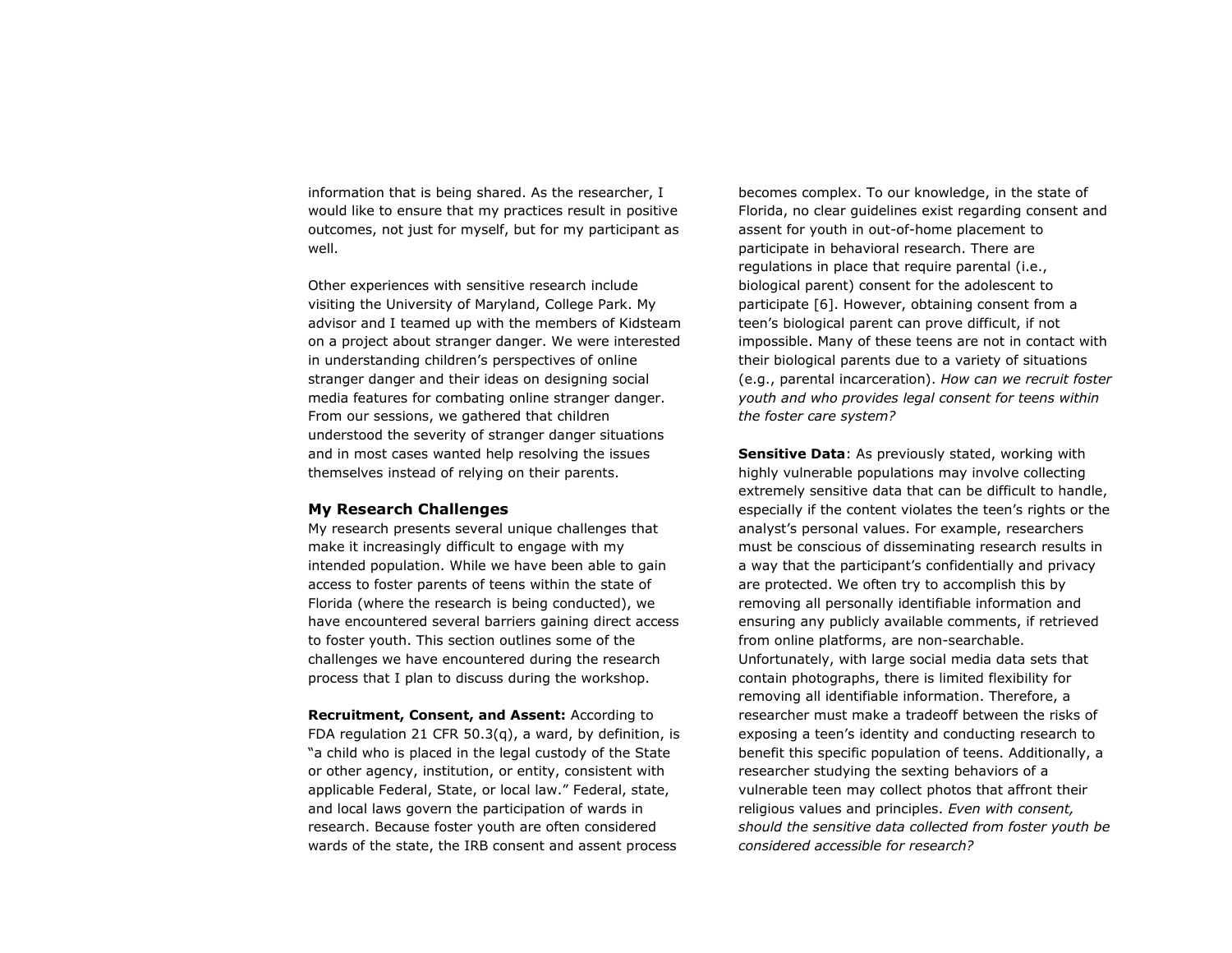**Confidentiality and Privacy**: While researchers often ensure confidentiality and privacy as a right reserved for research participants, the laws protecting foster youth may actually prohibit us from making such ethical guarantees. For instance, Florida law requires all individuals who suspect or become aware of child abuse, abandonment, or neglect to report the incident to the Florida Abuse Hotline as mandated child abuse reporters. Yet, many of the online risks teens in the foster care system face fall on a thin line between abuse and illegal activity (e.g., sexual solicitations).

Ironically, foster youth may be too forthcoming with researchers, which could cause unanticipated consequences for the teens. Foster youth are accustomed to repeating their life stories to multiple individuals (e.g., case managers, guardians, local authorities). Therefore, they may be open in expressing harmful situations (e.g., abuse from a caregiver) to a researcher without understanding the ramifications of their actions. Although respect for confidentiality and privacy is a major principle of research ethics, in a case similar to the one mentioned, a researcher must break confidentiality with a participant to report the incident. Researchers must be fully aware of their responsibilities and the protocols for reporting a situation. Clearly disclosing these mandates to participants in the informed consent documents can support transparency between the researcher and participant. However, this introduces our next challenge: *How can we simultaneously build trust with foster youth while being transparent as to our role as mandated reporters?*

**Embedding Inclusivity in Design:** Participatory design encourages the researcher to place value on the stakeholder's knowledge by allowing the stakeholder to

share their perspectives. Researchers have proposed using participatory design techniques to involve the user in the research and design process [8]. This technique has been successful when working with teen populations [5]. Three principles that are known to facilitate the successful participation of teens are: 1) transparency – clearly expressing the objectives to the participant, 2) autonomy – the participant has control of what and how information is shared, and 3) literacy – the participant has both a technical and social knowledge of the problem. We are interested in understanding how we may apply this technique and are open to suggestions for other approaches, which might be appropriate for engaging in user-centric design processes with foster youth. *How can we include diverse perspectives and engage all stakeholders when we design interactive systems?*

## **Conclusion**

We have not found a clear solution to the outlined challenges but hope that by participating in the CHI 2019 Sensitive Research in HCI workshop will help us address our questions.

## **Acknowledgements**

This research was funded in part by the William T. Grant Foundation (#187941).

## **References**

- 1. Karla A. Badillo-Urquiola, Arup Kumar Ghosh, and Pamela Wisniewski. 2017. Understanding the Unique Online Challenges Faced by Teens in the Foster Care System. *Companion of the 2017 ACM Conference on Computer Supported Cooperative Work and Social Computing*, ACM, 139–142.
- 2. Karla A. Badillo-Urquiola, Scott Harpin, and Pamela Wisniewski. 2017. Abandoned but Not Forgotten: